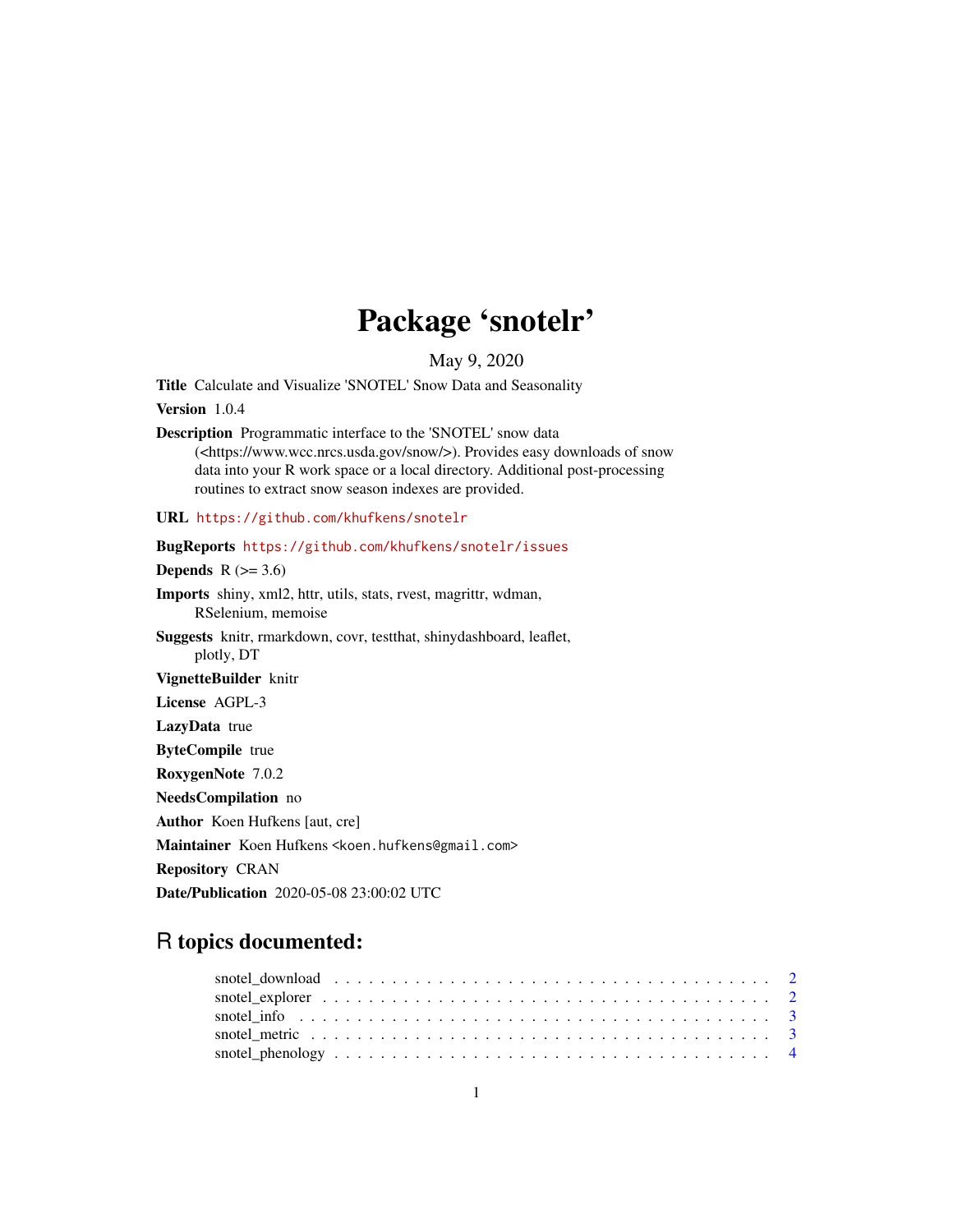<span id="page-1-0"></span>snotel\_download *Dowloads snotel data based upon a subset of the sno-tel info as provided by snotel\_info()*

#### Description

Dowloads snotel data based upon a subset of the sno-tel info as provided by snotel\_info()

#### Usage

```
snotel_download(site_id, path = tempdir(), internal = FALSE)
```
#### Arguments

| site id  | subset of the sites listed by snotel $info()$             |
|----------|-----------------------------------------------------------|
| path     | where to save downloaded files (default = tempdir())      |
| internal | return data to workspace, TRUE or FALSE (default = FALSE) |

#### Examples

```
## Not run:
# download data for SNOTEL site 429 and 1287, returning data to
# the R workspace
df \leftarrow snotel_download(site_id = c(429,1287), internal = TRUE)
# list a few first rows
head(df)
## End(Not run)
```
snotel\_explorer *Start the SNOTEL shiny interface*

#### Description

Start the SNOTEL shiny interface

#### Usage

```
snotel_explorer()
```
#### Examples

# snotel\_explorer()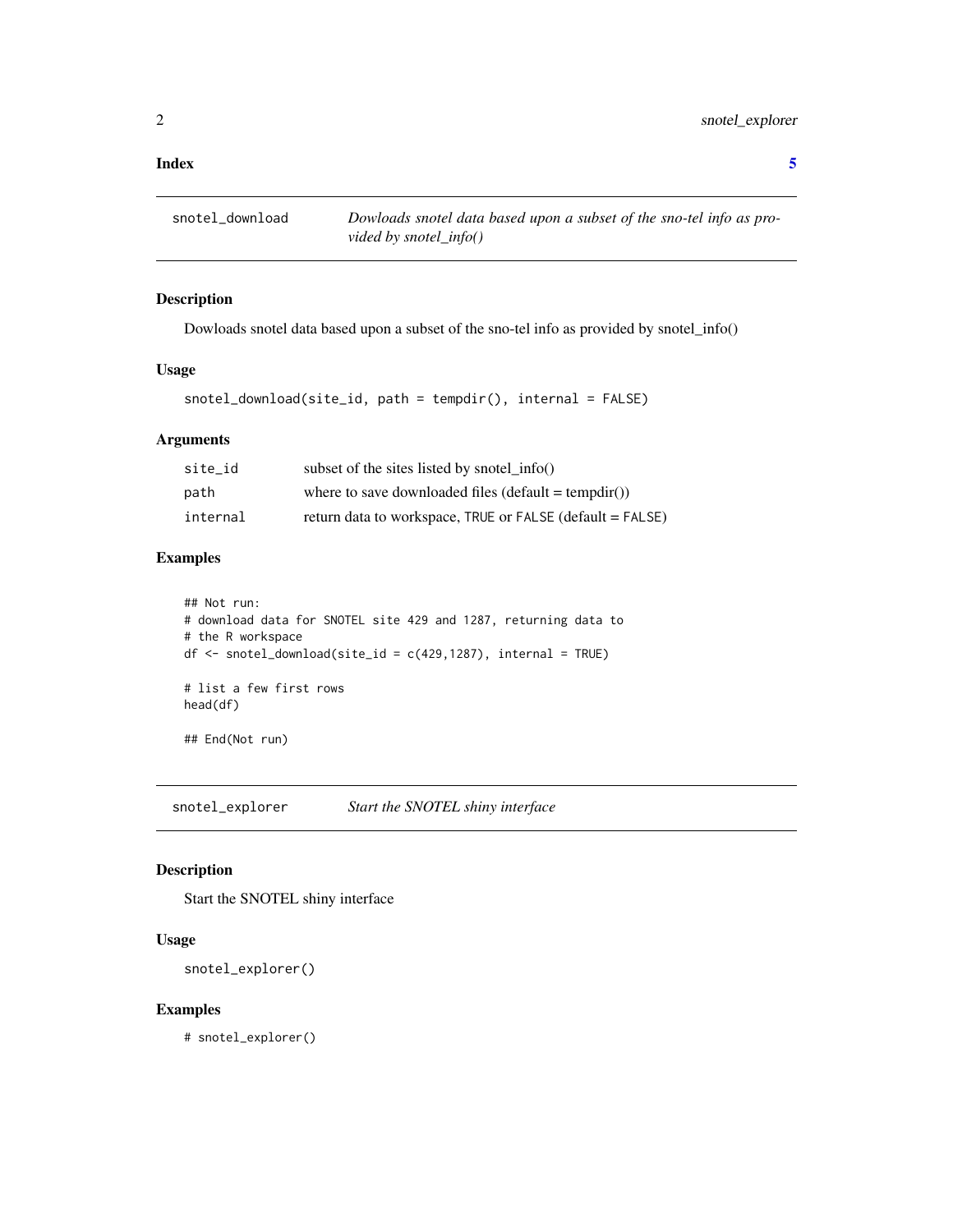<span id="page-2-0"></span>

#### Description

Downloads a SNOTEL site listing for further processing

#### Usage

```
snotel_info(path)
```
#### Arguments

path path where to save the snotel information (site list)

#### Examples

```
## Not run:
# download the meta-data from the SNOTEL server
meta_data <- snotel_info()
# show a couple of lines
head(meta_data)
## End(Not run)
```
snotel\_metric *Convert snotel data to metric from imperial units*

#### Description

Data is read from either a snotel data frame and returned as such.

#### Usage

```
snotel_metric(df)
```
#### Arguments

df snotel data frame

#### Details

By default the conversion is done upon download. This function might serve some a purpose in processing of data grabbed straight from the server rather than through the package.

This is an internal function only. Hence, no examples are given.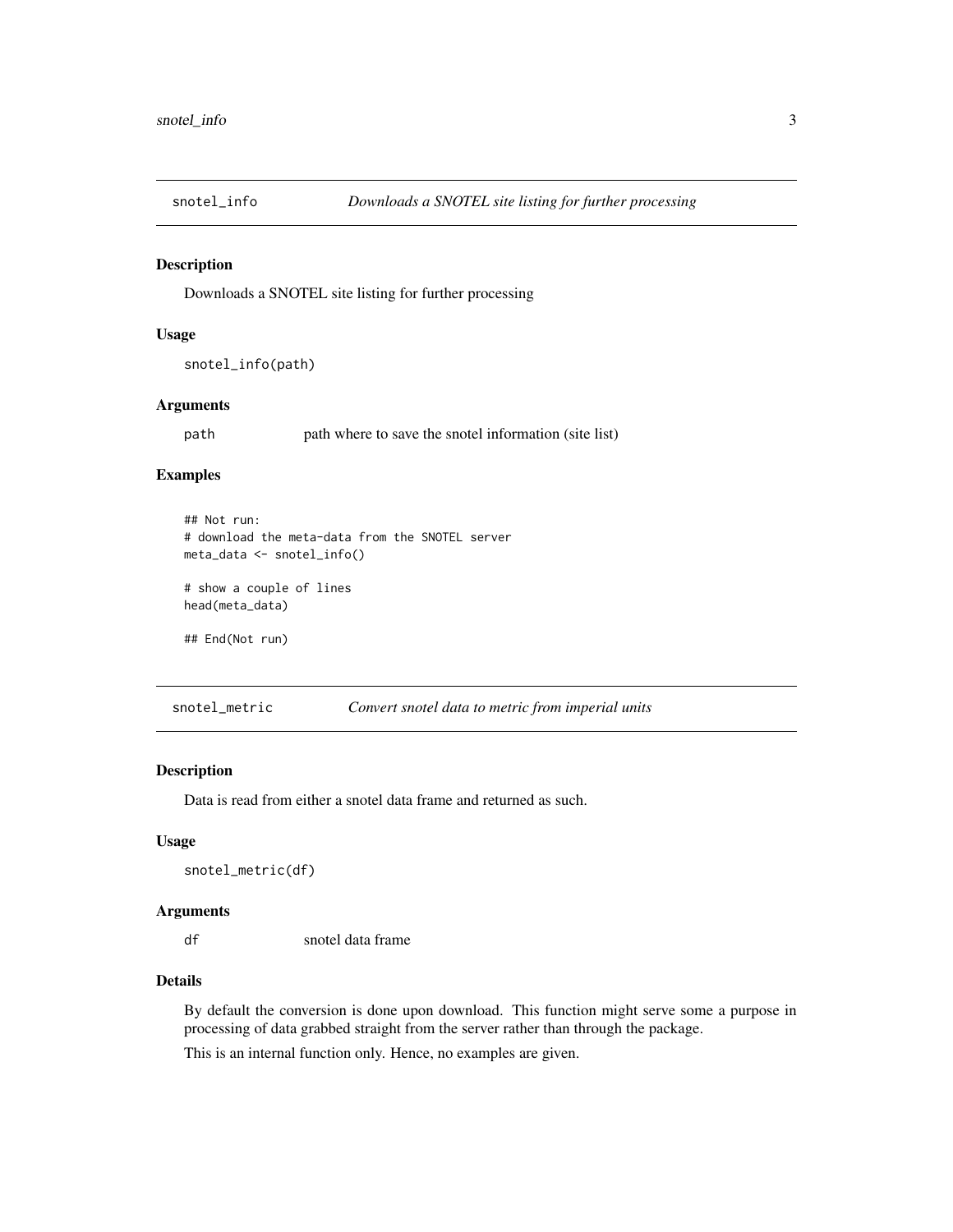#### <span id="page-3-0"></span>Value

a data frame with imperial values converted to metric ones

snotel\_phenology *Calculates snow phenology from the snow water equivalent data*

#### Description

First snow melt, first continuous snow melt, first snow accumulation and continous snow accumulation are reported.

#### Usage

```
snotel_phenology(df)
```
#### Arguments

df a snotel data file or data frame

#### Details

Be sure to execute this code on individual sites when loading a combined tidy data frame containing data for multiple sites.

#### Examples

```
## Not run:
# download one of the longer time series
df <- snotel_download(site_id = 670, internal = TRUE)
```

```
# calculate the snow phenology
phenology <- snotel_phenology(df)
```
# show a couple of lines head(phenology)

## End(Not run)